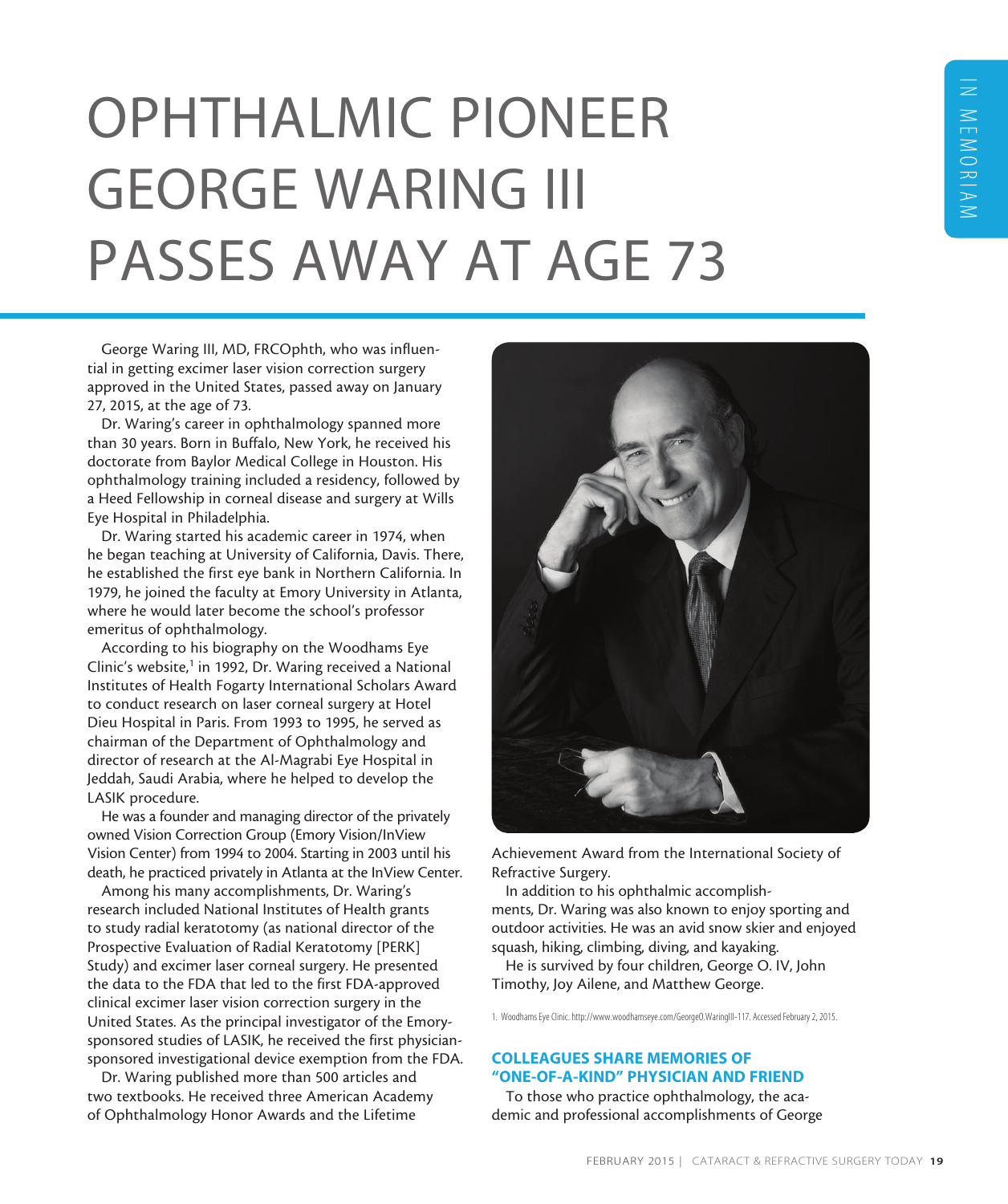Waring III, MD, FRCOphth, distinguish him as one of the most influential contributors to the profession in the past 30 years. For those who knew Dr. Waring personally, however, his greatest qualities may be the free spirit and graciousness he showed in everyday life. After his death, several leading physicians and colleagues, without solicitation, started an e-mail chain to exchange personal stories of Dr. Waring's impact on each of them. With permission, *CRST* is publishing snippets of those messages.

### Stephen Slade, MD, of Slade and Baker Vision in Houston

I first met George Waring III when I was interviewing for a corneal fellowship at Emory University. My last interview was with George. He was junior faculty in a tiny office, and he had a sleeping bag on the floor. I asked him about it. He was sleeping in the office to get more time to finish his RK [radial keratotomy] book,<sup>1</sup> which was massive if you have never seen it. He almost made me want to go there just to study with him. Years later when I abruptly decided to leave my first job under unpleasant circumstances, within about 30 minutes, somehow George found out, called, and offered me a partnership with him and his group. There's nothing like someone wanting you when you are alone.

George had a classic liberal arts education and taught me much more than any English teacher I ever had. He was one the best speakers I ever heard. One year at Aspen, his slides would not work, and he gave the entire talk, enthusiastically and perfectly, without them. It was mesmerizing. He lived up to his middle name, Oral.

Who could ever replace him? He lived as much as five people, offered me a job when I needed one, was my relationship counselor, took me heli-skiing, [and] made me laugh. A true, fun, gentle giant in our field.

I don't see anyone like him coming along again in my lifetime.

#### John A. Vukich, MD, partner at the Davis Duehr Dean Center for Refractive Surgery in Madison, Wisconsin

I was a third-year medical student at Emory when I met George while working in the department. Our friendship goes back to the very beginning of my career. It was during the "waking up blind" period, a very dark chapter in academic ophthalmology.<sup>2</sup> As busy as he was, he had time for a medical student.

George was famously eloquent. Much of what he "wrote" was dictated. He always had a microcassette with him, and he was constantly writing. The elevator would go quiet when George got in, and he would dictate a full page of a book chapter between floors while everyone listened. This was a daily occurrence. He never stopped. Early on, he casually said to me that the common denominator

of people who make a difference is what they accomplish in the last 2 hours before they go to bed. He lived by this philosophy.

George wrote a letter of recommendation for me that was the topic of every residency interview I went on. He dictated it in front of me as we walked together from his office to his car. This was the start of a 30-year friendship.

# William F. Wiley, MD, Medical Director, Cleveland Eye Clinic

When I interviewed for residencies in 1997, I remember distinctly my visit to Emory. My father was a huge fan of George, and I had heard his name mentioned hundreds of times as I was growing up. I could not wait for my visit to Emory: the home of the renowned Dr. Waring. I remember interviewing with many of the department heads at the time. Unfortunately, I did not interview with George at that visit. I did ask a few times of some of the others attending, "How much interaction do the residents have with refractive surgery? And will we get to work with Dr. Waring? As a patient of RK, which my father performed on me, it would be a great honor to work as a resident under Dr. Waring." Needless to say, that was probably not the best thing to say to the uveitis or neuroophthalmology specialist whom I was interviewing with



Pictured from left to right, Dr. Wiley, Dr. Waring III, and Dr. Waring IV.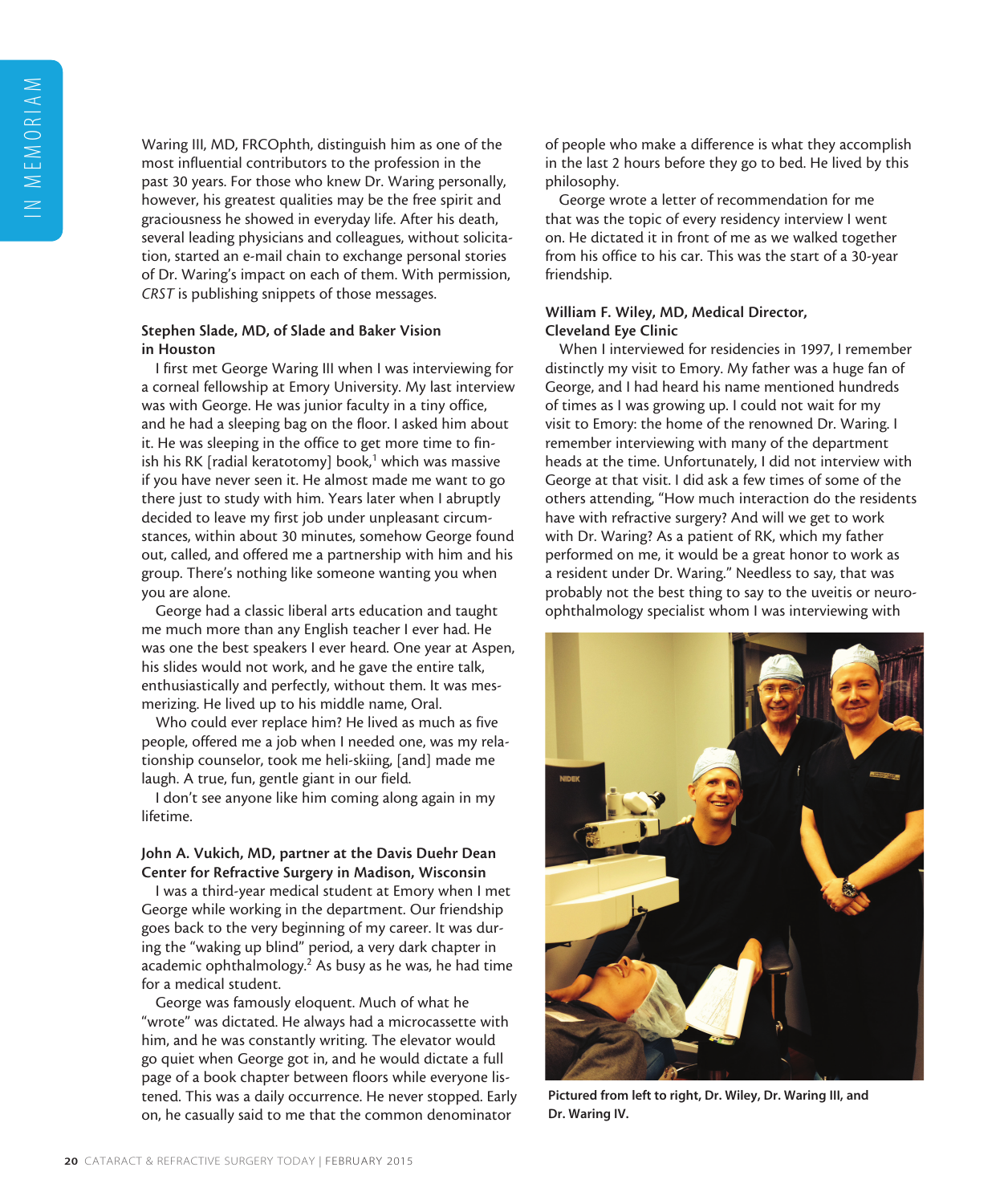"I don't see anyone like him coming along again in my lifetime."

—Stephen Slade, MD

"He casually said to me that the common denominator of people who make a difference is what they accomplish in the last 2 hours before they go to bed. He lived by this philosophy."

—John A. Vukich, MD

at the time. I was a bit naïve about academic politics and the relative infancy of refractive surgery in our field at the time. George was truly a pioneer and moved the market that we are all currently working in.

More recently, I had the honor of having George Waring III and George Waring IV visit our center in Cleveland. My whole staff thought I was a rock star to have two world-famous eye doctors visiting. Our senior laser technician, who started in ophthalmology through working with RK, sent me the following text: "I saw Waring this summer. I loved his passion and personality, very inspiring eye man. I loved him. He paid me the highest compliment a technician could every want. Makes all the hard work worth it!" My optometrist quickly ran home and grabbed his RK book for George to sign. George also made sure to prod all of us during his visit: "You have to publish the work you are doing. … You mean to tell me you have data on CXL [corneal collagen cross-linking] and RK and it's not published?" Just 2 weeks ago, we had another surgeon visit who had recently seen George. The surgeon told us, "I am supposed to pass on a message from Dr. Waring. He asks how is the topography-guided study going? Is it ready for publication yet?"

#### Nancy Hayes, Administrative Assistant to Dr. Waring

I spent 20+ years with George Waring, side by side, almost every single day, unless he was climbing a mountain, heli-skiing, or enjoying some other kind of global adventure. I read with a smile on my face the comment about him that he always had a recorder in his hands, always dictating something. Well, I'm the person who typed up those thousands of dictation tapes. When he promised you something, I'm usually the one who made sure he didn't forget that promise to you. Or, if he dictated about wanting a Sherpa waiting at a certain elevation on a mountain climb with steel cut oatmeal, yes, I would be making those arrangements. If asked right now, I'm sure he would be the first to agree with that.

In so doing, the most amazing thing happened. Some of my best friends for life are people I met because of Dr. Waring. I couldn't begin to name them all for fear of leaving someone out. Katherine Garrett, his editor, will always be one of my very closest friends. Then, there are the physicians that I keep in touch with to this day, Robert Maloney, MD, and Price Kloess, MD, to name just a couple. Those of you physicians who came in and out of his world know what I mean. If you spent time with him at Emory, you met the cream of the crop—wicked smart, hilarious, absolutely a joy to be with. Those were the people who wanted to spend time with him and learn from him. And, I got to know each and every one of you.

And, no way can I leave out his kids. I watched George, Tim, and Joy grow up. How it thrills me to see how they have turned out! The last time we talked, he mentioned the book of letters that were compiled for his surprise 60th birthday party. If you wrote him a letter for that book, please know that he still would pull it out sometimes and have some chuckles or shed some tears over the kind words you wrote to him. We all have lots and lots of good Dr. Waring stories; some we can share, and some we can't. My life is so much richer having been in his orbit.

#### Stephen C. Coleman, MD, Director of Coleman Vision in Albuquerque, New Mexico

I'm heartbroken … but for very selfish reasons. I didn't know George really at all, aside from Aspen, 15 years' worth. For me, at big meetings, he was almost too big, in a Bon Jovi kind of way—a very, very big deal and rightly so. Four years ago, we were talking after the morning session in Aspen, and he put his arm around me and said, "Steve (in that big booming voice), I see what you're trying to do here on Monday nights, and it's great, just great." Being late to the game, and this being George Waring, completely freaked me out.

That afternoon, Erica and I happened to get off the ski lift at Aspen Highlands about three chairs behind George. He had spoken to the ski school for the blind and was skiing blindfolded, with a group of blind teenagers, making his turns going downhill as the instructor barked orders from behind. He wanted to feel what it was like to ski without being able to see. Erica asked, "Who's that?" I said, "That's George Waring. He's a living legend."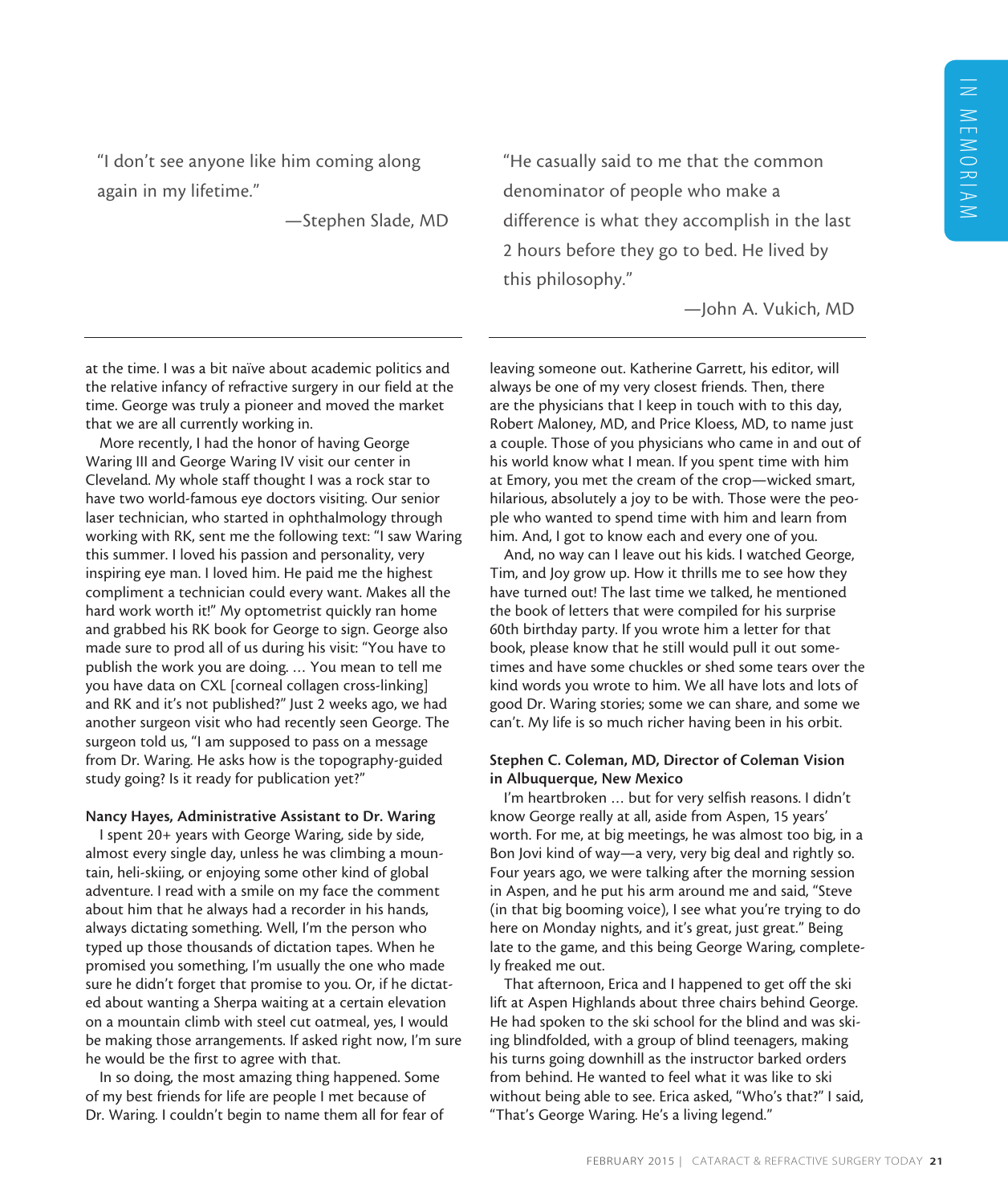# EULOGY, FEBRUARY 21, 2015

# BY ROBERT K. MALONEY, MD, DIRECTOR OF THE MALONEY VISION INSTITUTE IN LOS ANGELES

When George Oral Waring III passed away last month, there was a collective cry of sadness and loss and appreciation from the community of eye surgeons. Tributes to him appeared in articles and blogs, interviews and bulletin boards. It was unprecedented in my lifetime. I was a bit puzzled. Other great ophthalmologists have died, too, yet none had received such fanfare.

Many remembered him for his contributions to our field, a few of which I list:

- The PERK [Prospective Evaluation of Radial Keratotomy] Study, the first major study of a vision correction procedure
- His book *Refractive Keratotomy*,<sup>1</sup> the greatest book ever published in the specialty of refractive surgery
- The *Journal of Refractive Surgery*, which he edited for 21 years
- The first approval of a laser for vision correction in the United States, for which he was a principal investigator and for which he presented the data to the FDA
- Uniform standards for reporting refractive surgical results
- The word *LASIK*, which George coined
- 259 publications of various sorts in peer-reviewed journals
- Invited lectures in more than 60 countries
- A medal named after him, the Waring Medal, given every year to a young investigator. Even more remarkably, the medal was established while he was still alive

These accomplishments, though amazing, are not the reason his passing received so much attention. Many of the tributes recalled how unique George was. He was the only person we knew who would kayak to his wedding in a waterproof tuxedo. Who else would make a first ascent of a peak in Nepal but only after he had his secretary hire a Sherpa to deliver his favorite granola to base camp? Better than anyone, he could explain the most complex topic simply. He had a Dictaphone surgically implanted in his left wrist. He could cram 18 hours of work and 12 hours of play into a single day. He offended people by speaking the truth about bad ideas. His eyes would twinkle when he said something provocative, inviting us to react. He slept in a sleeping bag in his office for days at a time so he could get more work done. He reached out with encouraging words for young

investigators wherever he went in the world. He had a glowing warmth for us, his friends. His infectious enthusiasm made ophthalmology the most exciting thing in the world when we came into his orbit.

Many of these tributes recalled George's fearlessness. Most of us decide in adolescence that there are whole areas of human endeavor that we are no good at. I can't sing. I can't dance. I can't speak in front of an audience. I'm not an athlete. We stop doing these things because we don't [want] to venture into areas where people could judge us and find us wanting. George missed that important developmental milestone. He delighted in trying everything. He kayaked, mountain climbed, heli-skied, scuba-dived, collected African art and Italian art, became a jazz connoisseur, moved to Paris, moved back to Atlanta, moved to Saudi Arabia. He once said, "I don't take chances. I take risks. Risks are calculated."

In adolescence, most of us spend a lot of time worrying about what other people think of us. George missed that developmental milestone also. One day, George and I were scheduled to play squash. At the last possible moment, George showed up at the squash court. He stripped down to his underwear in the public hallway and put on his squash clothes. He didn't want to waste the time walking to the men's locker room and back to change. It didn't bother him at all that somebody might see an Emory professor in his skivvies in public. He had almost no fear of embarrassment. He was unafraid to make unusual choices to make his life better, regardless of what others may think.

I loved George in part because I owe my career to him. I had applied to George's fellowship because I wanted an academic career, and his fellowship program included an extra year of research. He offered, and I accepted a spot in his program. Then, I changed my mind; I had become disillusioned with the petty politics of my residency program and decided that I didn't want to be a professor after all. I certainly didn't want to waste an extra year doing research. I called George with great trepidation and broke the news that I [had] decided to look at my options elsewhere. I was sure that he would be furious, because I had taken a spot he could have given to some other highly qualified applicant. I expected a severe dressing down. Instead, I got a sympathetic ear. We had a long talk about my career goals, my disillusionment